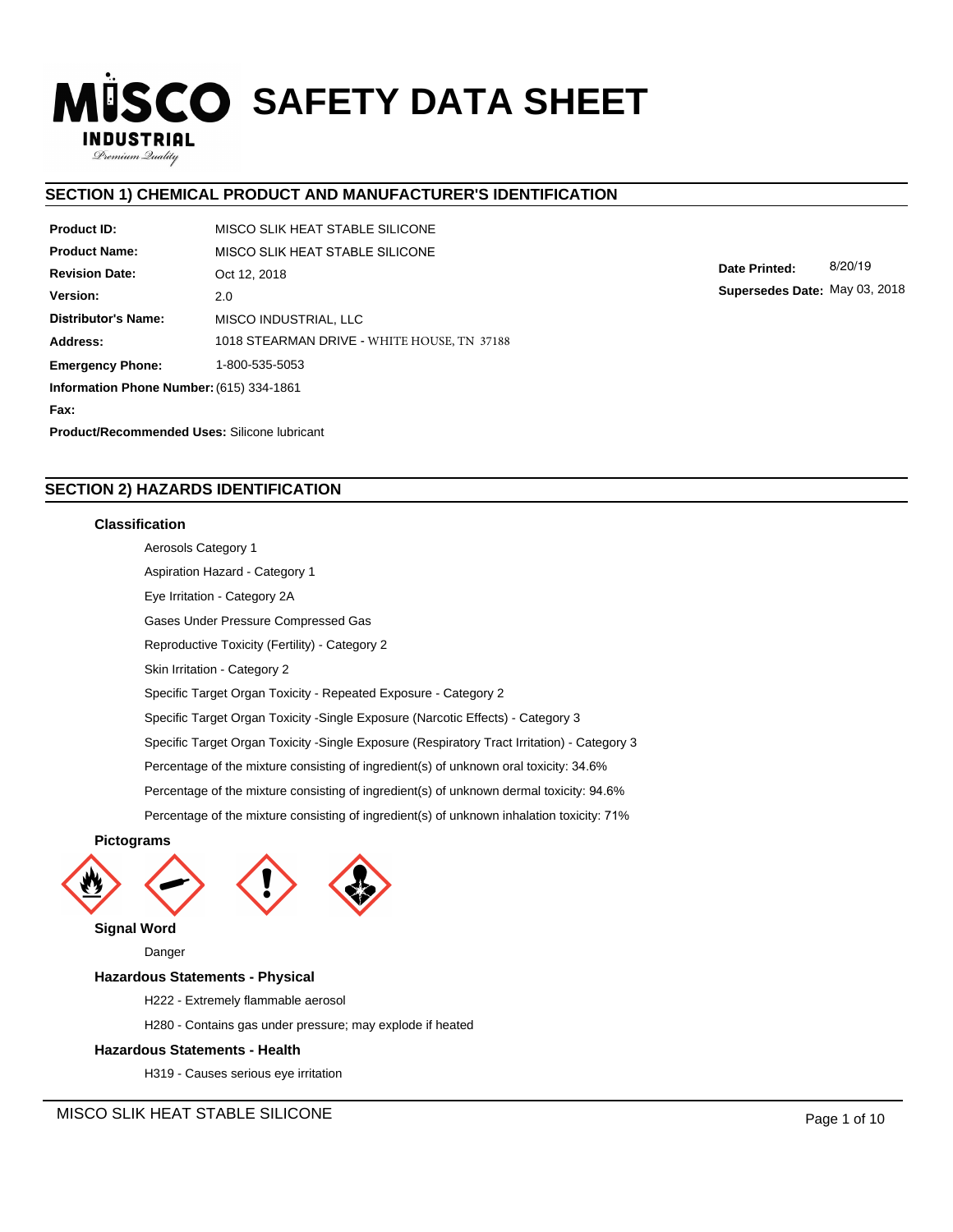- H315 Causes skin irritation
- H361 Suspected of damaging fertility.
- H304 May be fatal if swallowed and enters airways
- H335 May cause respiratory irritation
- H336 May cause drowsiness or dizziness
- H373 May cause damage to organs through prolonged or repeated exposure.

#### **Precautionary Statements - General**

- P101 If medical advice is needed, have product container or label at hand.
- P102 Keep out of reach of children.
- P103 Read label before use.

#### **Precautionary Statements - Prevention**

- P201 Obtain special instructions before use.
- P202 Do not handle until all safety precautions have been read and understood.
- P280 Wear protective gloves, protective clothing, eye protection and face protection.
- P210 Keep away from heat, hot surfaces, sparks, open flames and other ignition sources. No smoking.
- P211 Do not spray on an open flame or other ignition source.
- P251 Do not pierce or burn, even after use.
- P271 Use only outdoors or in a well-ventilated area.
- P260 Do not breathe mist, vapors or spray.
- P264 Wash hands thoroughly after handling.

#### **Precautionary Statements - Response**

- P314 Get medical attention if you feel unwell.
- P308 + P313 IF exposed or concerned: Get medical attention.
- P304 + P340 IF INHALED: Remove person to fresh air and keep comfortable for breathing.
- P312 Call a POISON CENTER or doctor if you feel unwell.
- P301 + P310 IF SWALLOWED: Immediately call a POISON CENTER or doctor.
- P331 Do NOT induce vomiting.
- P302 + P352 IF ON SKIN: Wash with plenty of soap and water.
- P362 + P364 Take off contaminated clothing and wash it before reuse.
- P332 + P313 If skin irritation occurs: Get medical attention.

P305 + P351 + P338 - IF IN EYES: Rinse cautiously with water for several minutes. Remove contact lenses, if present and easy to do. Continue rinsing.

P337 + P313 - If eye irritation persists: Get medical attention.

#### **Precautionary Statements - Storage**

P410 + P412 - Protect from sunlight. Do not expose to temperatures exceeding 50 °C/122 °F.

P403 + P405 - Store in a well-ventilated place. Store locked up.

#### **Precautionary Statements - Disposal**

P501 - Dispose of contents and container in accordance with all local, regional, national and international regulations.

#### **Supplementary Information**

DELAYED EFFECTS FROM LONG TERM OVEREXPOSURE: Contains solvents which can cause permanent brain and nervous system damage. Intentional misuse by deliberately concentrating and inhaling the contents can be harmful or fatal.

WARNING: This product contains chemicals known to the State of California to cause cancer and birth defects or other reproductive harm.

Please refer to the SDS for additional information. Keep out of reach of children. Keep upright in a cool, dry place. Do not discard empty can in trash compactor.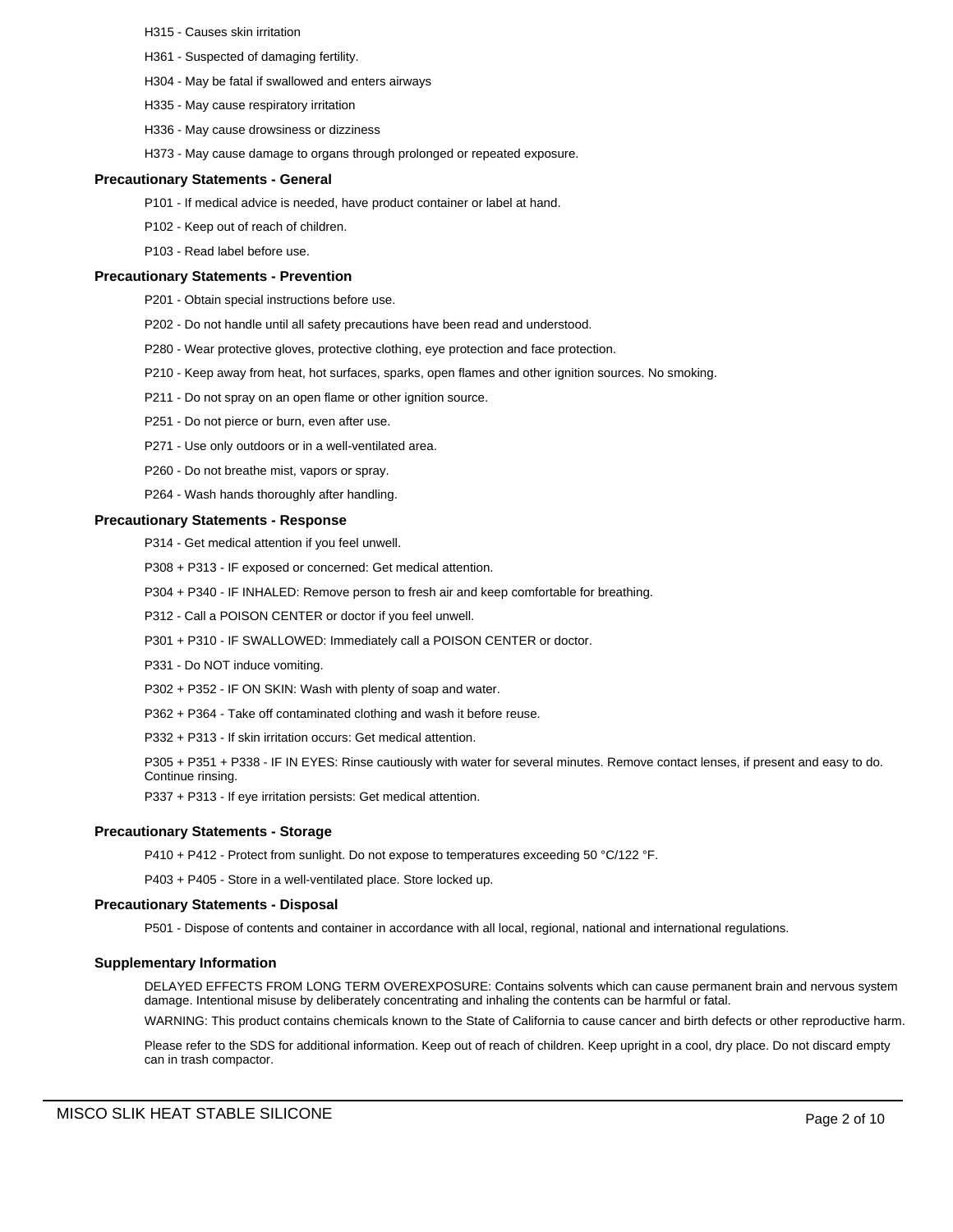# **SECTION 3) COMPOSITION, INFORMATION ON INGREDIENTS**

| <b>CAS</b>   | <b>Chemical Name</b> | % By Weight     |
|--------------|----------------------|-----------------|
| 0000067-64-1 | <b>ACETONE</b>       | 25% - 50%       |
| 0000110-54-3 | <b>HEXANE</b>        | 10% - 25%       |
| 0000074-98-6 | <b>PROPANE</b>       | $10\% - 25\%$   |
| 0000107-83-5 | 2-METHYL PENTANE     | $10\% - 25\%$   |
| 0000096-14-0 | 3-METHYL PENTANE     | $1.0\% - 5\%$   |
| 0000079-29-8 | 2.3-DIMETHYL BUTANE  | $1.0\% - 5\%$   |
| 0000110-82-7 | <b>CYCLOHEXANE</b>   | $1.0\% - 3\%$   |
| 0000075-83-2 | 2.2-DIMETHYL BUTANE  | $1.0\% - 3\%$   |
| 0000287-92-3 | <b>CYCLOPENTANE</b>  | $0.1\% - 1.0\%$ |
|              |                      |                 |

Specific chemical identity and/or exact percentage (concentration) of the composition has been withheld to protect confidentiality.

# **SECTION 4) FIRST-AID MEASURES**

#### **Inhalation**

If it is suspected that fumes are still present, the rescuer should wear an appropriate mask or self-contained breathing apparatus. It may be dangerous to the person providing aid to give mouth-to-mouth resuscitation. Remove victim to fresh air and keep at rest in a position comfortable for breathing. If not breathing, if breathing is irregular or if respiratory arrest occurs, provide artificial respiration or oxygen by trained personnel. Get medical attention. If unconscious, place in recovery position and get medical attention immediately. Maintain an open airway.

#### **Eye Contact**

Wash immediately with large volumes of fresh water for at least 15 minutes. Get medical attention.

#### **Skin Contact**

Flush contaminated skin with plenty of water. Remove contaminated clothing and shoes. Continue to rinse for at least 10 minutes. Get medical attention. Wash clothing before reuse.

#### **Ingestion**

Get medical attention immediately. Call a poison center or physician. Wash out mouth with water. Remove victim to fresh air and keep at rest in a position comfortable for breathing. If material has been swallowed and the exposed person is conscious, give small quantities of water to drink. Stop if the exposed person feels sick as vomiting may be dangerous. Aspiration hazard if swallowed. Can enter lungs and cause damage. Do not induce vomiting. If vomiting occurs, the head should be kept low so that vomit does not enter the lungs. Never give anything by mouth to an unconscious person. If unconscious, place in recovery position and get medical attention immediately. Maintain an open airway.

# **SECTION 5) FIRE-FIGHTING MEASURES**

#### **Suitable Extinguishing Media**

Use extinguishing media suitable for surrounding fire.

#### **Unsuitable Extinguishing Media**

None known.

#### **Specific Hazards in Case of Fire**

Closed containers may explode from internal pressure build-up when exposed to extreme heat and discharge contents. Liquid content of container will support combustion. Overexposure to decomposition products may cause a health hazard. Symptoms may not be readily apparent. Obtain medical attention. Hazardous decomposition products include carbon dioxide, carbon monoxide, and other toxic fumes.

#### **Fire-Fighting Procedures**

Extremely flammable aerosol. Runoff to sewer may create fire or explosion hazard. In a fire or if heated, a pressure increase will occur and the container may burst, with the risk of a subsequent explosion. Gas may accumulate in low or confined areas or travel a considerable distance to a source of ignition and flash back, causing fire or explosion. Bursting aerosol containers may be propelled from a fire at high speed.

#### **Special Protective Actions**

Wear goggles and use a self-contained breathing apparatus. If water is used, fog nozzles are preferred.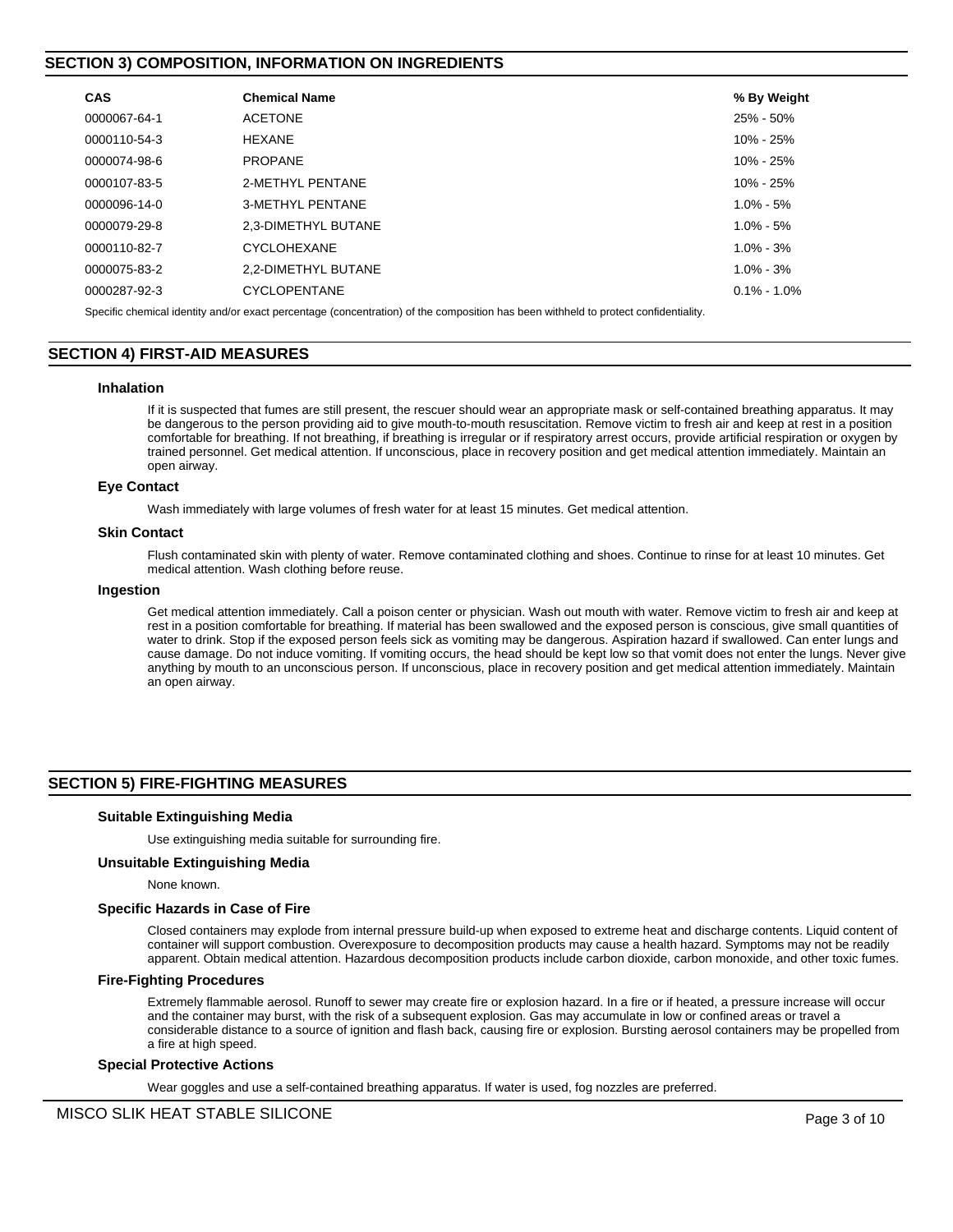# **SECTION 6) ACCIDENTAL RELEASE MEASURES**

#### **Emergency Procedure**

No action shall be taken involving any personal risk or without suitable training. Evacuate surrounding areas. Keep unnecessary and unprotected personnel from entering. In the case of aerosols being ruptured, care should be taken due to the rapid escape of the pressurized contents and propellant. If a large number of containers are ruptured, treat as a bulk material spillage according to the instructions in the clean-up section. Do not touch or walk through spilled material. Shut off all ignition sources. No flares, smoking or flames in hazard area. Avoid breathing vapor or mist. Provide adequate ventilation. Wear appropriate respirator when ventilation is inadequate. Put on appropriate personal protective equipment.

Small spill: Stop leak if without risk. Move containers from spill area. Use spark-proof tools and explosion-proof equipment. Dilute with water and mop up if water-soluble. Alternatively, or if water-insoluble, absorb with an inert dry material and place in an appropriate waste disposal container. Dispose of via a licensed waste disposal contractor.

Large spill: Stop leak if without risk. Move containers from spill area. Use spark-proof tools and explosion-proof equipment. Approach release from upwind. Prevent entry into sewers, water courses, basements or confined areas. Wash spillages into an effluent treatment plant or proceed as follows. Contain and collect spillage with non-combustible, absorbent material e.g. sand, earth, vermiculite or diatomaceous earth and place in container for disposal according to local regulations (see Section 13). Dispose of via a licensed waste disposal contractor. Contaminated absorbent material may pose the same hazard as the spilled product. Note: see Section 1 for emergency contact information and Section 13 for waste disposal.

# **Recommended Equipment**

Clean up with an absorbent material and place in closed containers for disposal.

#### **Personal Precautions**

Wear appropriate protective equipment (see Section 8).

#### **Environmental Precautions**

Stop spill/release if it can be done safely.

#### **SECTION 7) HANDLING AND STORAGE**

#### **General**

Put on appropriate personal protective equipment (see Section 8). Pressurized container: protect from sunlight and do not expose to temperatures exceeding 50°C. Do not pierce or burn, even after use. Avoid exposure - obtain special instructions before use. Avoid exposure during pregnancy. Do not handle until all safety precautions have been read and understood. Do not get in eyes or on skin or clothing. Do not breathe vapor, mist or spray. Do not swallow. Avoid breathing gas. Avoid release to the environment. Use only with adequate ventilation. Wear appropriate respirator when ventilation is inadequate. Store and use away from heat, sparks, open flame or any other ignition source. Use explosion-proof electrical (ventilating, lighting and material handling) equipment. Use only nonsparking tools. Empty containers retain product residue and can be hazardous.

#### **Ventilation Requirements**

Use in a well-ventilated place.

#### **Storage Room Requirements**

Store and use in a cool, dry, well-ventilated area. Do not store above 120°F. See product label for additional information.

# **SECTION 8) EXPOSURE CONTROLS, PERSONAL PROTECTION**

#### **Eye Protection**

Safety eyewear complying with an approved standard should be used when a risk assessment indicates this is necessary to avoid exposure to liquid splashes, mists, vapors or spray. If contact is possible, the following protection should be worn, unless the assessment indicates a higher degree of protection: chemical splash goggles.

#### **Skin Protection**

Chemical-resistant, impervious gloves complying with an approved standard should be worn at all times when handling chemical products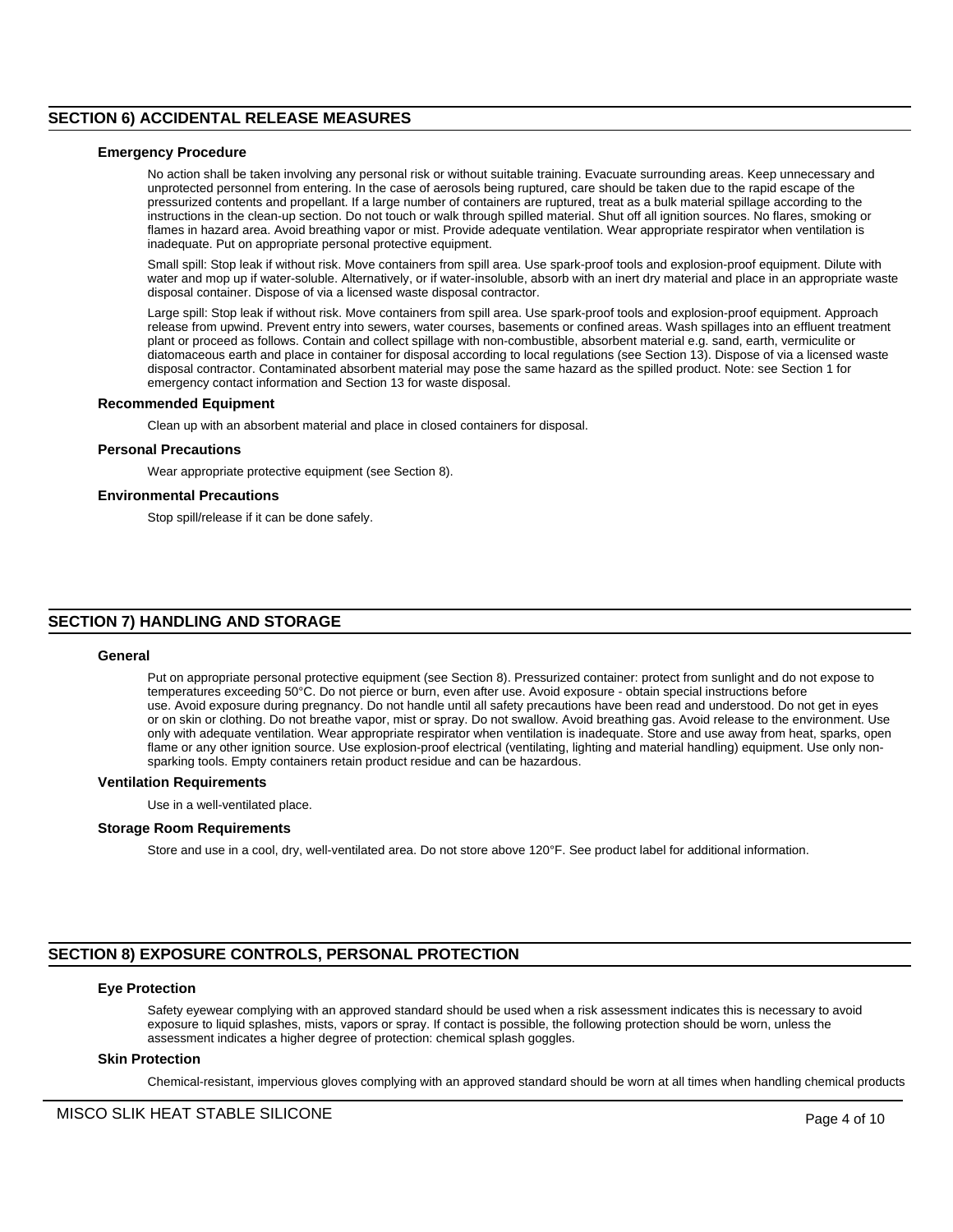if a risk assessment indicates this is necessary. Considering the parameters specified by the glove manufacturer, check during use that the gloves are still retaining their protective properties. It should be noted that the time to breakthrough for any glove material may be different for different glove manufacturers. In the case of mixtures, consisting of several substances, the protection time of the gloves cannot be accurately estimated.

# **Respiratory Protection**

Avoid breathing vapors. In restricted areas, use approved chemical/mechanical filters designed to remove a combination of particles and vapor. In confined areas, use an approved air line respirator or hood. A self-contained breathing apparatus is required for vapor concentrations above PEL/TLV limits.

#### **Appropriate Engineering Controls**

Use only with adequate ventilation. Use process enclosures, local exhaust ventilation or other engineering controls to keep worker exposure to airborne contaminants below any recommended or statutory limits. The engineering controls also need to keep gas, vapor or dust concentrations below any lower explosive limits. Use explosion-proof ventilation equipment.

| <b>Chemical Name</b>          | <b>OSHA</b><br>TWA<br>(ppm) | <b>OSHA</b><br><b>TWA</b><br>(mg/m3) | <b>OSHA</b><br><b>STEL</b><br>(ppm) | <b>OSHA</b><br><b>STEL</b><br>(mg/m3) | <b>OSHA</b><br>Tables (Z1,<br>Z2, Z3 | <b>OSHA</b><br>Carcinogen | <b>OSHA</b><br>Skin<br>designation | <b>NIOSH</b><br><b>TWA</b><br>(ppm) | <b>NIOSH</b><br>TWA<br>(mg/m3) | <b>NIOSH</b><br><b>STEL</b><br>(ppm) | <b>NIOSH</b><br><b>STEL</b><br>(mg/m3) | <b>NIOSH</b><br>Carcinogen |
|-------------------------------|-----------------------------|--------------------------------------|-------------------------------------|---------------------------------------|--------------------------------------|---------------------------|------------------------------------|-------------------------------------|--------------------------------|--------------------------------------|----------------------------------------|----------------------------|
| 2,2-DIMETHYL<br><b>BUTANE</b> |                             |                                      |                                     |                                       |                                      |                           |                                    |                                     |                                |                                      |                                        |                            |
| 2,3-DIMETHYL<br><b>BUTANE</b> |                             |                                      |                                     |                                       |                                      |                           |                                    |                                     |                                |                                      |                                        |                            |
| 2-METHYL PENTANE              |                             |                                      |                                     |                                       |                                      |                           |                                    |                                     |                                |                                      |                                        |                            |
| 3-METHYL PENTANE              |                             |                                      |                                     |                                       |                                      |                           |                                    |                                     |                                |                                      |                                        |                            |
| <b>ACETONE</b>                | 1000                        | 2400                                 |                                     |                                       |                                      |                           |                                    | 250                                 | 590                            |                                      |                                        |                            |
| <b>CYCLOHEXANE</b>            | 300                         | 1050                                 |                                     |                                       |                                      |                           |                                    | 300                                 | 1050                           |                                      |                                        |                            |
| <b>CYCLOPENTANE</b>           |                             |                                      |                                     |                                       |                                      |                           |                                    | 600                                 | 1720                           |                                      |                                        |                            |
| <b>HEXANE</b>                 | 500                         | 1800                                 |                                     |                                       |                                      |                           |                                    | 50                                  | 180                            |                                      |                                        |                            |
| <b>PROPANE</b>                | 1000                        | 1800                                 |                                     |                                       |                                      |                           |                                    | 1000                                | 1800                           |                                      |                                        |                            |

| <b>Chemical Name</b>          | <b>ACGIH</b><br>TWA<br>(ppm)                       | <b>ACGIH</b><br><b>TWA</b><br>(mg/m3) | ACGIH<br><b>STEL</b><br>(ppm) | <b>ACGIH</b><br><b>STEL</b><br>(mg/m3) |
|-------------------------------|----------------------------------------------------|---------------------------------------|-------------------------------|----------------------------------------|
| 2,2-DIMETHYL<br><b>BUTANE</b> | 500                                                |                                       | 1000                          |                                        |
| 2,3-DIMETHYL<br><b>BUTANE</b> | 500                                                |                                       | 1000                          |                                        |
| 2-METHYL PENTANE              | 500                                                |                                       | 1000                          |                                        |
| <b>3-METHYL PENTANE</b>       | 500                                                |                                       | 1000                          |                                        |
| <b>ACETONE</b>                | 250                                                |                                       | 500                           |                                        |
| <b>CYCLOHEXANE</b>            | 100                                                |                                       |                               |                                        |
| CYCLOPENTANE                  | 600                                                | 1720                                  |                               |                                        |
| <b>HEXANE</b>                 | 50                                                 | 176                                   |                               |                                        |
| <b>PROPANE</b>                | See<br>Appendix<br>F: Minimal<br>Oxygen<br>Content |                                       |                               |                                        |

(C) - Ceiling limit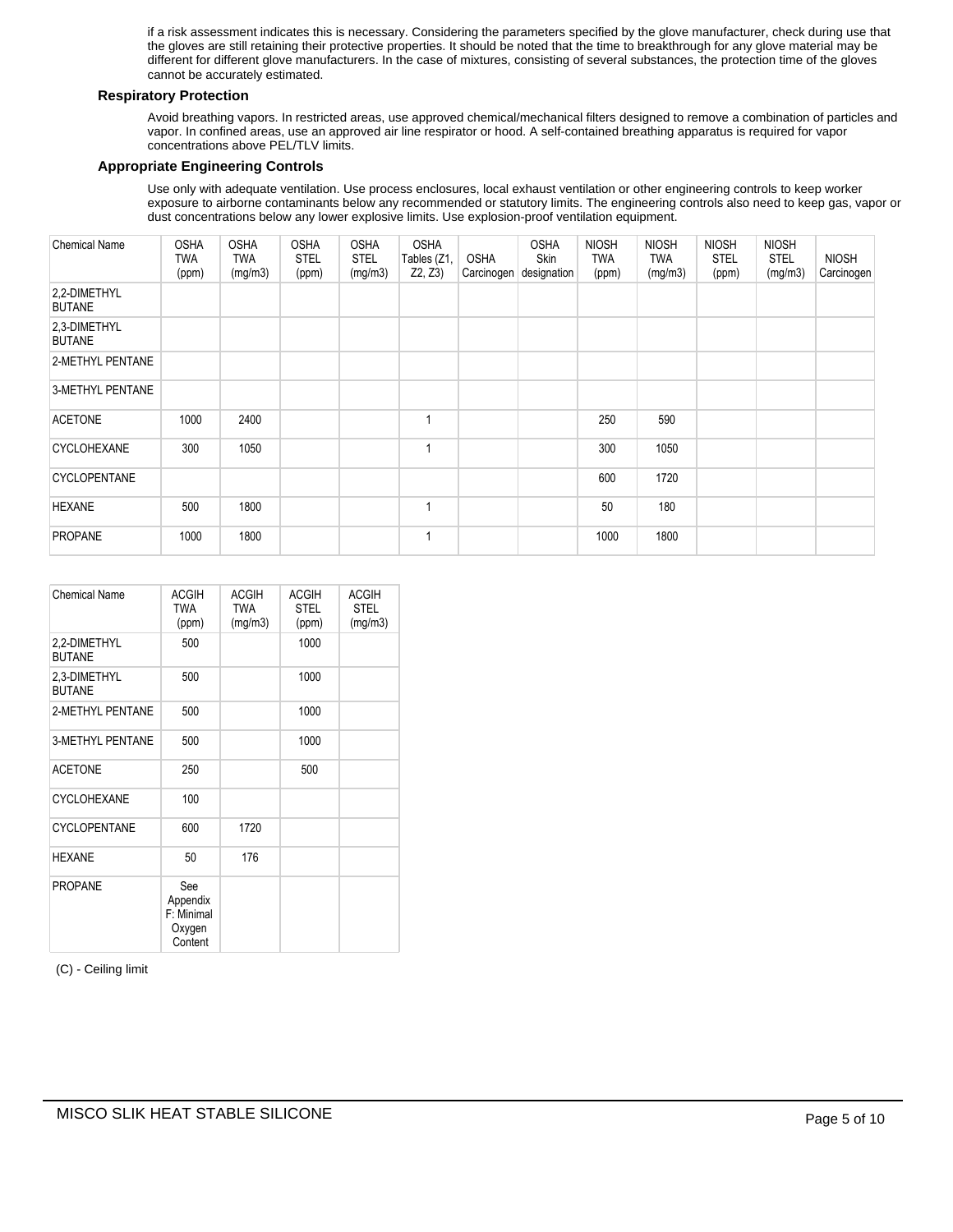# **SECTION 9) PHYSICAL AND CHEMICAL PROPERTIES**

# **Physical and Chemical Properties**

| Density                      | 5.675 lb/gal                |  |  |  |
|------------------------------|-----------------------------|--|--|--|
| Density VOC                  | 3.405 lb/gal                |  |  |  |
| % VOC                        | 60.00%                      |  |  |  |
| Appearance                   | Liquid                      |  |  |  |
| Odor Threshold Odor          | N.A.                        |  |  |  |
| Description                  | N.A.                        |  |  |  |
| pH                           | $\overline{7}$              |  |  |  |
| <b>Water Solubility</b>      | N.A.                        |  |  |  |
| Flammability                 | Flash point below 73°F/23°C |  |  |  |
| Flash Point Viscosity,       | $-23 °C$                    |  |  |  |
| Kinematic Lower              | <20.5 cSt (40°C)            |  |  |  |
| <b>Explosion Level Upper</b> | 1%                          |  |  |  |
| <b>Explosion Level Vapor</b> | 12.8%                       |  |  |  |
| Density                      | 1.55 [Air = 1]              |  |  |  |
| <b>Melting Point</b>         | N.A.                        |  |  |  |
| <b>Freezing Point</b>        | N.A.                        |  |  |  |
| Low Boiling Point            | N.A.                        |  |  |  |
| <b>High Boiling Point</b>    | N.A.                        |  |  |  |
| Decomposition Pt             | N.A.                        |  |  |  |
| Auto Ignition Temp           | N.A.                        |  |  |  |
| <b>Evaporation Rate</b>      | 9.1 (butyl acetate = $1$ )  |  |  |  |
| Vapor Pressure               | 101.3 kPa (20°C)            |  |  |  |
|                              |                             |  |  |  |

# **SECTION 10) STABILITY AND REACTIVITY**

# **Stability**

The product is stable under normal storage conditions.

#### **Conditions to Avoid**

Keep away from heat, sparks, extreme temperature, flame, other sources of ignition and incompatible materials.

#### **Incompatible Materials**

Strong oxidizers.

# **Hazardous Reactions/Polymerization**

None known.

## **Hazardous Decomposition Products**

Under normal conditions of storage and use, hazardous decomposition products should not be produced.

# **SECTION 11) TOXICOLOGICAL INFORMATION**

# **Skin Corrosion/Irritation**

Causes skin irritation

# **Serious Eye Damage/Irritation**

Causes serious eye irritation

MISCO SLIK HEAT STABLE SILICONE **Page 6 of 10**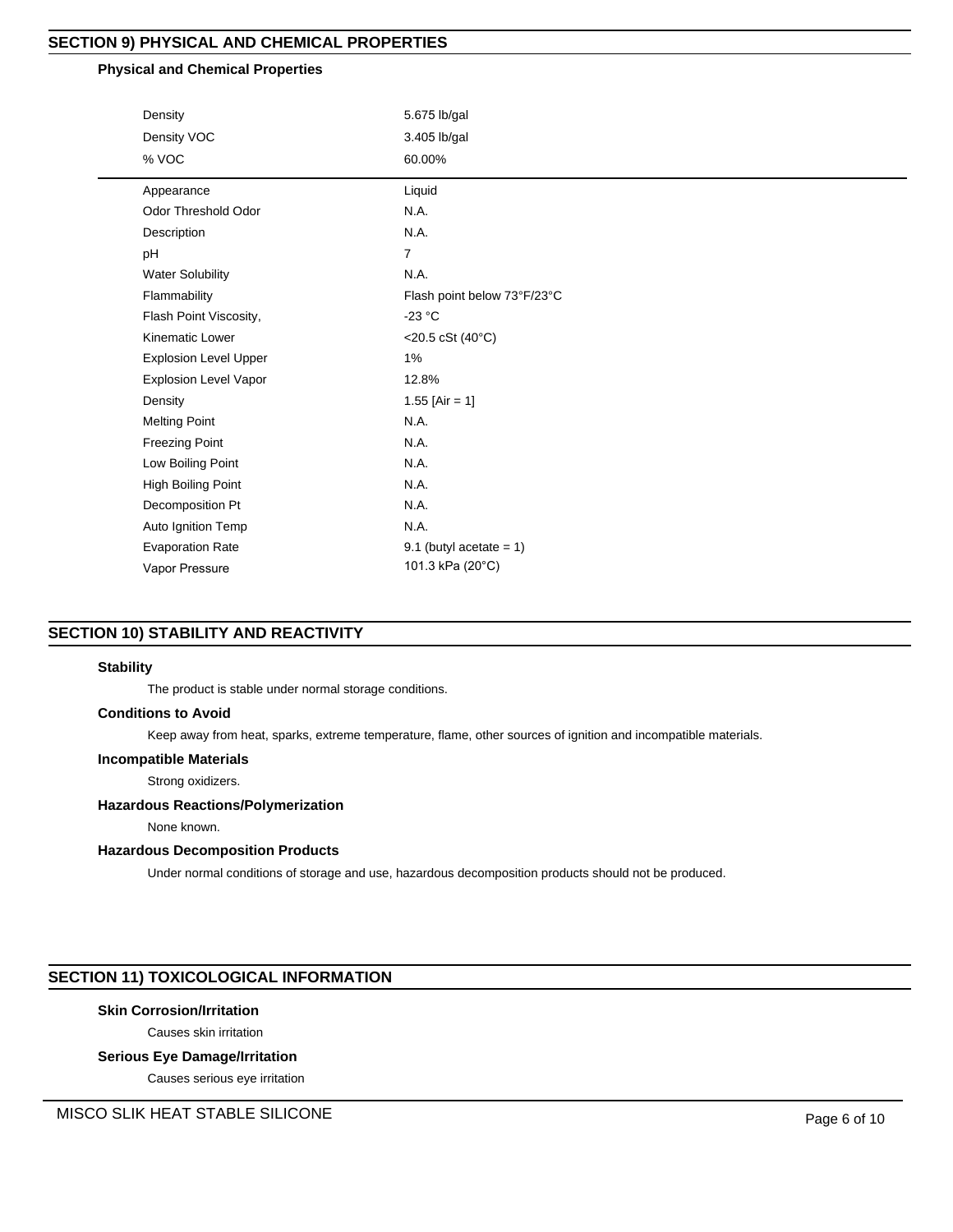#### **Carcinogenicity**

No data available

#### **Germ Cell Mutagenicity**

No data available

#### **Reproductive Toxicity**

Suspected of damaging fertility.

# **Respiratory/Skin Sensitization**

No data available

#### **Specific Target Organ Toxicity - Single Exposure**

May cause drowsiness or dizziness

May cause respiratory irritation

#### **Specific Target Organ Toxicity - Repeated Exposure**

May cause damage to organs through prolonged or repeated exposure.

#### **Aspiration Hazard**

May be fatal if swallowed and enters airways

#### **Acute Toxicity**

No data available

#### **Potential Health Effects - Miscellaneous**

0000067-64-1 ACETONE

The following medical conditions may be aggravated by exposure: lung disease, eye disorders, skin disorders. Overexposure may cause damage to any of the following organs/systems: blood, central nervous system, eyes, kidneys, liver, respiratory system, skin.

#### 0000110-82-7 CYCLOHEXANE

LD50 (oral, rat): 8-39 mL/kg (6200 to 30400 mg/kg) (3) LD50 (oral, mouse): 1300 mg/kg (3) LD50 (dermal, rabbit): Greater than 18000 mg/kg (4)

#### 0000067-64-1 ACETONE

LC50 (male rat): 30000 ppm (4-hour exposure); cited as 71000 mg/m3 (4-hour exposure) (29) LC50 (male mouse): 18600 ppm (4-hour exposure); cited as 44000 mg/m3 (4-hour exposure) (29)

LD50 (oral, female rat): 5800 mg/kg (24)

LD50 (oral, mature rat): 6700 mg/kg (cited as 8.5 mL/kg) (31)

LD50 (oral, newborn rat): 1750 mg/kg (cited as 2.2 mL/kg) (31)

LD50 (oral, mouse): 3000 mg/kg (32,unconfirmed)

LD50 (dermal, rabbit): Greater than 16000 mg/kg cited as 20 mL/kg) (30)

#### 0000110-54-3 HEXANE

LC50 (male rat): 38500 ppm (4-hour exposure); cited as 77000 ppm (271040 mg/m3) (1-hour exposure) (15) LC50 (rat): 48000 ppm (4-hour exposure) (16) LC50 (rat): 73680 ppm (260480 mg/m3) (4-hour exposure) (n-hexane and isomers) (1,3) LD50 (oral, 14-day old rat): 15840 mg/kg (3) LD50 (oral, young rat): 32340 mg/kg (3)

LD50 (oral, adult rat): 28700 mg/kg (3,16)

# **SECTION 12) ECOLOGICAL INFORMATION**

# **Toxicity**

No data available

#### **Persistence and Degradability**

0000067-64-1 ACETONE

91% readily biodegradable, Method: OECD Test Guideline 301B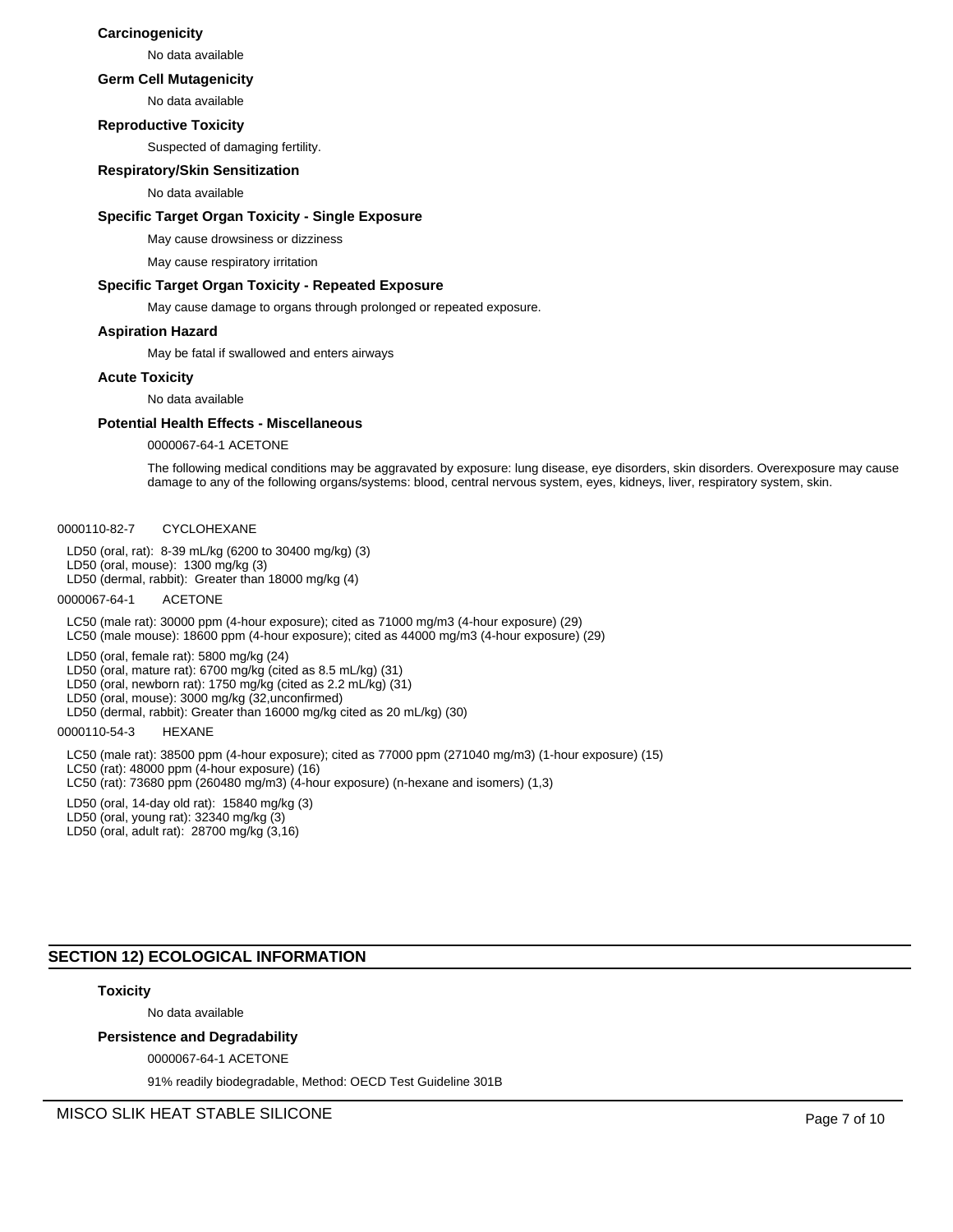# **Bio-Accumulative Potential**

0000067-64-1 ACETONE

Does not bioaccumulate

#### **Mobility in Soil**

No data available.

# **Other Adverse Effects**

No data available.

# **SECTION 13) DISPOSAL CONSIDERATIONS**

#### **Waste Disposal**

Under RCRA, it is the responsibility of the user of the product, to determine at the time of disposal whether the product meets RCRA criteria for hazardous waste. Waste management should be in full compliance with federal, state, and local laws.

Empty containers retain product residue which may exhibit hazards of material, therefore do not pressurize, cut, glaze, weld or use for any other purposes. Return drums to reclamation centers for proper cleaning and reuse.

# **SECTION 14) TRANSPORT INFORMATION**

#### **U.S. DOT Information**

UN number: UN1950

Proper shipping name: Aerosols, flammable, (each not exceeding 1 L capacity) (LTD QTY)

Hazard class: 2.1

Packaging group: N.A.

Hazardous substance (RQ): No Data Available

Toxic-Inhalation Hazard: No Data Available

Marine Pollutant: No Data Available

Note / Special Provision: No Data Available

# **IMDG Information**

UN number: UN1950

Proper shipping name: Aerosols, flammable, (each not exceeding 1 L capacity) (LTD QTY)

Hazard class: 2.1

Packaging group: N.A.

Marine Pollutant: No Data Available

Note / Special Provision: No Data Available

#### **IATA Information**

UN number: UN1950 Hazard class: 2.1 Packaging group: N.A.

Proper shipping name: Aerosols, flammable, (each not exceeding 1 L capacity)

Note / Special Provision: No Data Available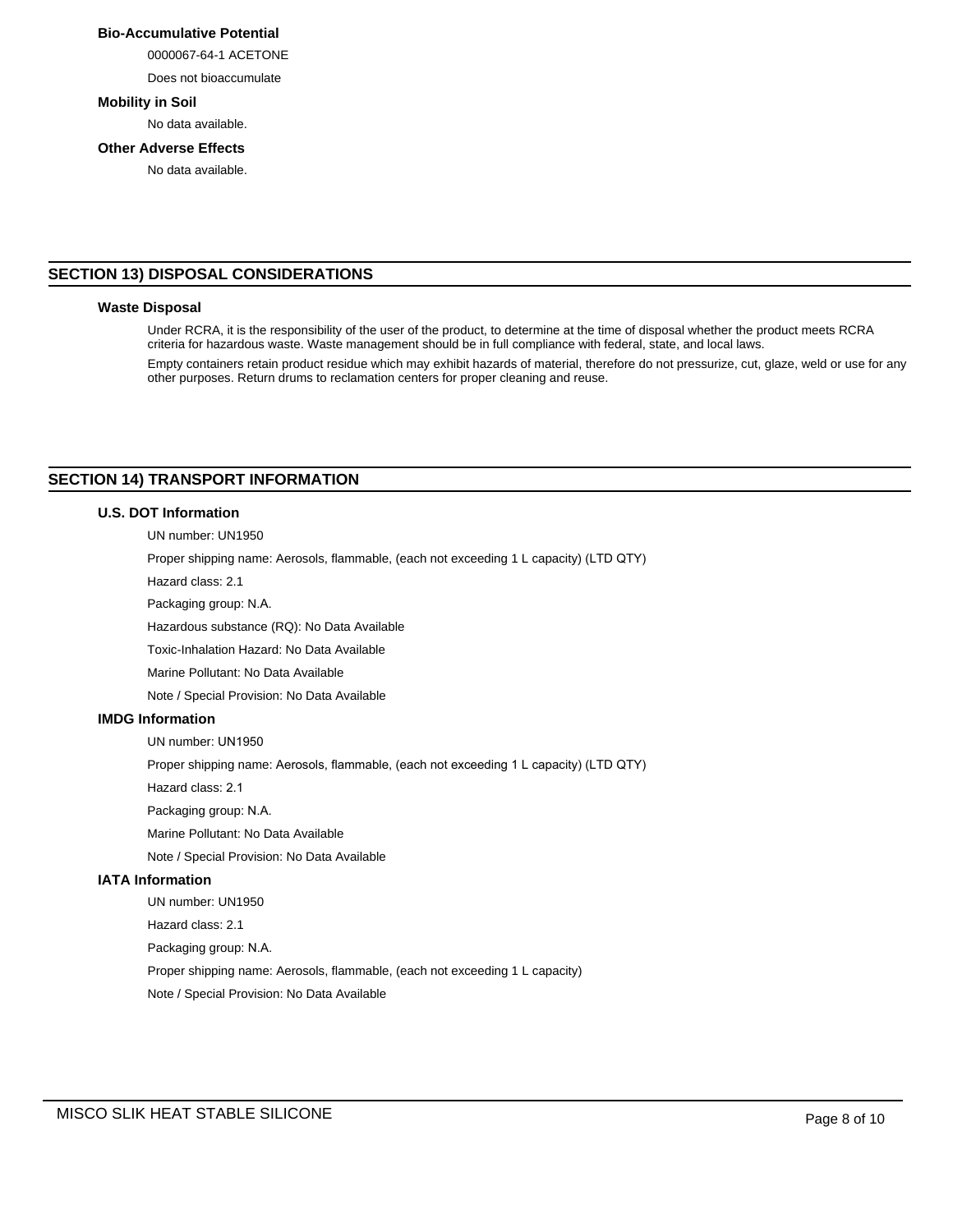# **SECTION 15) REGULATORY INFORMATION**

| <b>CAS</b>   | Chemical Name       | % By Weight     | <b>Regulation List</b>                                                               |
|--------------|---------------------|-----------------|--------------------------------------------------------------------------------------|
| 0000067-64-1 | <b>ACETONE</b>      | 25% - 50%       | CERCLA, SARA312, TSCA, RCRA, ACGIH, OSHA                                             |
| 0000110-54-3 | <b>HEXANE</b>       | 10% - 25%       | CERCLA, HAPS, SARA312, VOC, TSCA, ACGIH, CA Prop65 - California Proposition 65, OSHA |
| 0000074-98-6 | <b>PROPANE</b>      | $10\% - 25\%$   | SARA312, VOC, TSCA, ACGIH, OSHA                                                      |
| 0000107-83-5 | 2-METHYL PENTANE    | 10% - 25%       | SARA312 VOC TSCA ACGIH                                                               |
| 0000096-14-0 | 3-METHYL PENTANE    | $1.0\% - 5\%$   | SARA312, VOC. TSCA, ACGIH                                                            |
| 0000079-29-8 | 2,3-DIMETHYL BUTANE | $1.0\% - 5\%$   | SARA312, VOC. TSCA, ACGIH                                                            |
| 0000110-82-7 | <b>CYCLOHEXANE</b>  | $1.0\% - 3\%$   | CERCLA, SARA312, VOC, TSCA, RCRA, ACGIH, OSHA                                        |
| 0000075-83-2 | 2.2-DIMETHYL BUTANE | $1.0\% - 3\%$   | SARA312, VOC. TSCA, ACGIH                                                            |
| 0000287-92-3 | <b>CYCLOPENTANE</b> | $0.1\% - 1.0\%$ | SARA312, VOC. TSCA, ACGIH                                                            |

# **SECTION 16) OTHER INFORMATION**

#### **Glossary**

\* There are points of differences between OSHA GHS and UN GHS. In 90% of the categories, they can be used interchangeably, but for the Skin Corrosion/Irritant Category and the Specific Target Organ Toxicity (Single and Repeated Exposure) Categories. In these cases, our system will say UN GHS.

ACGIH- American Conference of Governmental Industrial Hygienists; ANSI- American National Standards Institute; Canadian TDG-Canadian Transportation of Dangerous Goods; CAS- Chemical Abstract Service; Chemtrec- Chemical Transportation Emergency Center (US); CHIP- Chemical Hazard Information and Packaging; DSL- Domestic Substances List; EC- Equivalent Concentration; EH40 (UK)- HSE Guidance Note EH40 Occupational Exposure Limits; EPCRA- Emergency Planning and Community Right-To-Know Act; ESL-Effects screening levels; HMIS- Hazardous Material Information Service; LC- Lethal Concentration; LD- Lethal Dose; NFPA- National Fire Protection Association; OEL- Occupational Exposure Limits; OSHA- Occupational Safety and Health Administration, US Department of Labor; PEL- Permissible Exposure Limit; SARA (Title III)- Superfund Amendments and Reauthorization Act; SARA 313- Superfund Amendments and Reauthorization Act, Section 313; SCBA- Self-Contained Breathing Apparatus; STEL- Short Term Exposure Limit; TCEQ- Texas Commission on Environmental Quality; TLV- Threshold Limit Value; TSCA- Toxic Substances Control Act Public Law 94- 469; TWA- Time Weighted Value; US DOT- US Department of Transportation; WHMIS- Workplace Hazardous Materials Information System.



( \* ) - Chronic effects

Caution: HMIS® ratings are based on a 0-4 rating scale, with 0 representing minimal hazards or risks, and 4 representing significant hazards or risks

# **Version 2.0:**

Revision Date: Oct 12, 2018

MISCO SLIK HEAT STABLE SILICONE **Page 9 of 10**